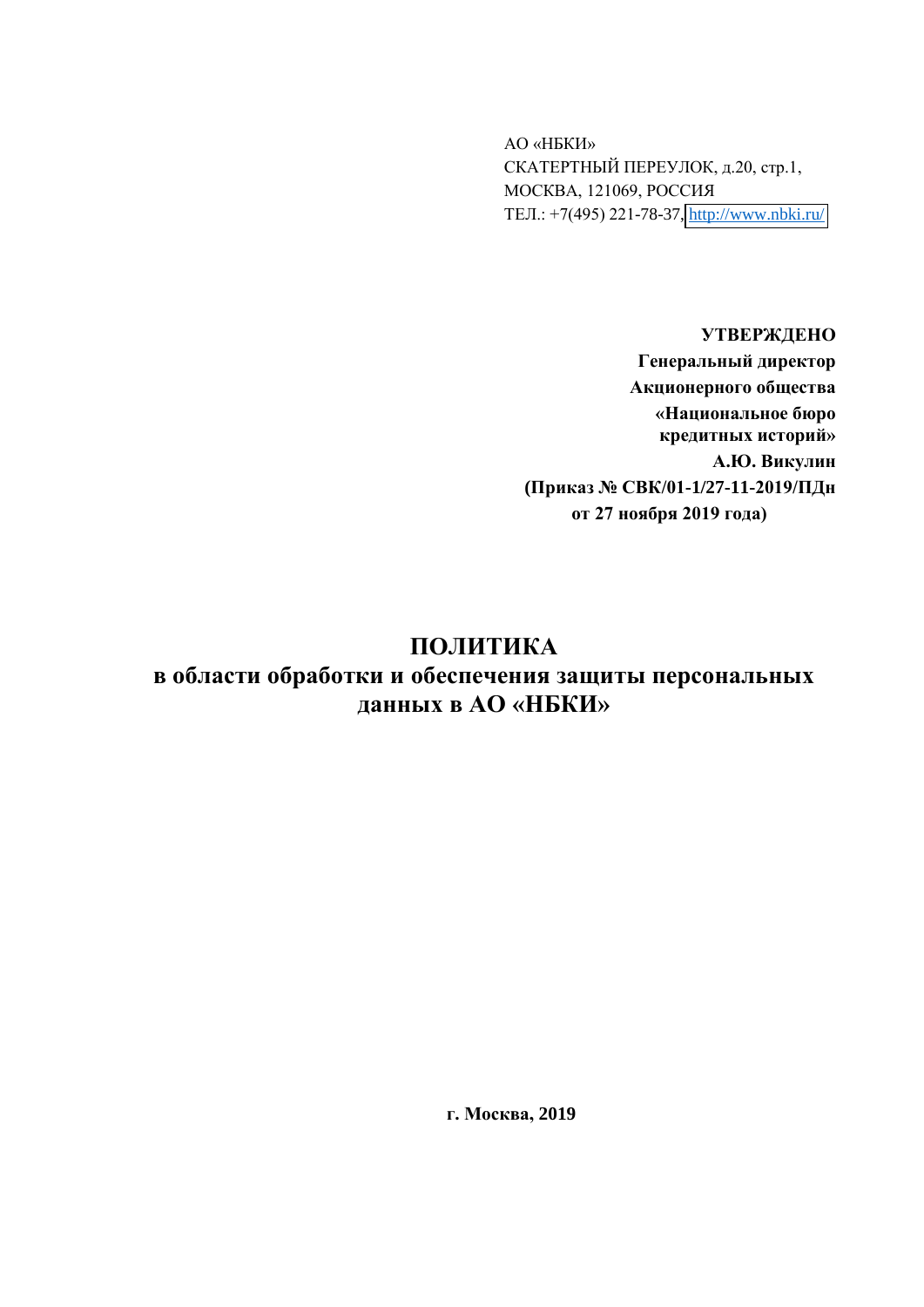### Обшие положения

Настоящая Политика в области обработки и обеспечения защиты персональных данных АО «НБКИ» (далее - Политика) содержит описание принципов и подходов АО «НБКИ» в отношении обработки и защиты персональных данных (далее - ПДн), обязанности и ответственность АО «НБКИ» при осуществлении такой обработки и зашиты.

АО «НБКИ», являясь оператором, осуществляющим обработку персональных данных, полностью обеспечивает соблюдение прав и свобод граждан при обработке ПДн; принимает меры для обеспечения выполнения обязанностей, предусмотренных Федеральным законом от 27 июля 2006 года № 152-ФЗ «О персональных данных» и принятыми в соответствии с ним нормативными правовыми актами.

## Правовые основания обработки персональных данных в АО «НБКИ»

- Конституция Российской Федерации;
- Гражданский кодекс Российской Федерации;  $\bullet$
- Трудовой кодекс Российской Федерации  $\bullet$
- Налоговый кодекс Российской Федерации;  $\bullet$

Фелеральный закон от 27.07.2006 № 149-ФЗ «Об информации, информационных технологиях и о защите информации»;

Федеральный закон от 01.04.1996 № 27-ФЗ «Об индивидуальном (персонифицированном) учете в системе обязательного пенсионного страхования»;

- Федеральный закон от 30.12.2004 № 218-ФЗ «О кредитных историях»;
- $\bullet$ иные нормативные правовые акты Российской Федерации;
- $\bullet$ локальные нормативные акты АО «НБКИ»;
- согласия субъектов ПДн на обработку их персональных данных.

Субъектами ПДн, обработка которых осуществляется АО «НБКИ», являются:

- работники AO «НБКИ»;
- родственники работников АО «НБКИ»;  $\bullet$
- $\bullet$ кандидаты на трудоустройство;

субъекты кредитных историй, пользователи кредитных историй (индивидуальные предприниматели), приобретатели права требования (физические лица);

финансовые управляющие. контрагенты (физические лица  $\mathbf{M}$ индивидуальные предприниматели), представители контрагентов - юридических лиц;

субъекты данных, сведения о которых обрабатываются по поручению контрагентов;

- члены органов управления и контроля за деятельностью АО «НБКИ»;  $\bullet$
- $\bullet$ заявители по вопросам, связанным с кредитными историями;
- посетители и пользователи сайтов АО «НБКИ».  $\bullet$
- 

# Цели обработки ПДн

Осуществление деятельности в соответствии с Федеральным законом № 218-ФЗ «О кредитных историях». Выполнение требований Федерального закона № 208-ФЗ «Об акционерных обществах». Подбор персонала на вакантные должности. Заключение и исполнение договоров (в том числе трудовых договоров), а также исполнение связанных с договорами обязанностей. Реализация программ повышения мотивации работников. Размещение информации в СМИ. Верификация (проверка) данных субъекта персональных данных как клиента/потенциального клиента контрагента Оператора. Проверка платежеспособности и благонадежности субъекта персональных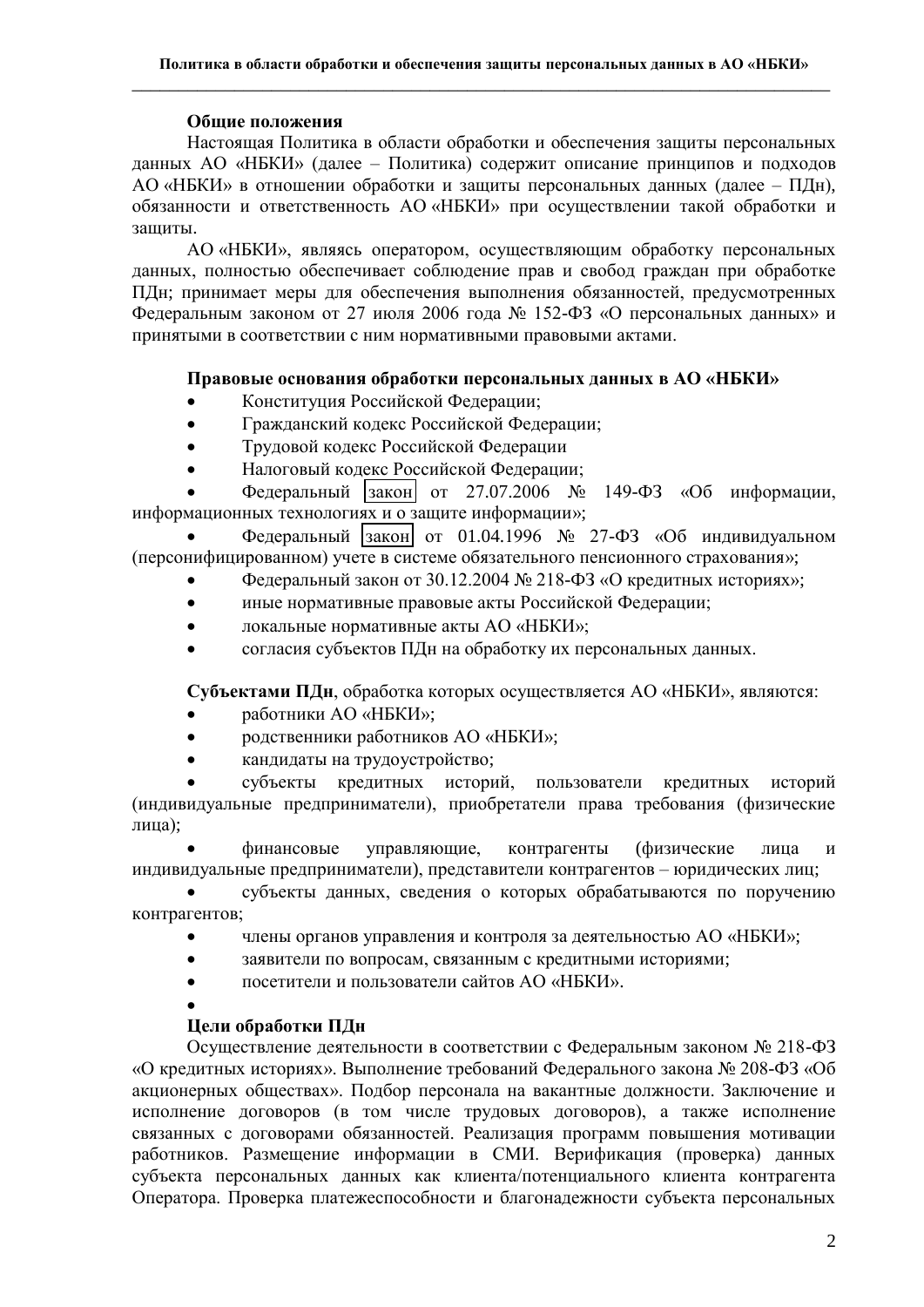данных как клиента Оператора либо клиента или потенциального клиента контрагента Оператора. Анализ эффективности Web-ресурса (сайта Оператора), оценка медийных, поисковых и социальных рекламных каналов, анализ конверсии и адаптации сайта Оператора к бизнес-целям, оценка количества «мобильного» трафика. Создание учетной записи Личного кабинета и использование функционала сервиса «Личный кабинет», в т.ч. в части запроса и получения услуг Оператора; проведение идентификации, в т.ч. с использованием ЕСИА; информирование о новых продуктах и услугах Оператора, проводимых Оператором мероприятиях, акциях, скидках; получение сервисных сообщений. Реализация прав, и выполнение обязанностей, предусмотренных законодательством Российской Федерации.

#### Категории обрабатываемых персональных данных

В зависимости от целей обработки ПДн в отношении субъектов ПДн могут обрабатываться следующие категории персональных данных:

Фамилия, имя, отчество. Год рождения; месяц рождения; дата рождения; место рождения. Адрес регистрации; адрес проживания; адрес для направления корреспонденции. Семейное положение; социальное положение; имущественное положение. Образование: профессия: доходы. Гражданство. Паспортные данные (серия и номер паспорта, кем и когда выдан, код подразделения). Телефонный номер; адрес электронной почты; IP-адрес компьютера, страна, дата и время посещения сайта AO «НБКИ», тип браузера, тип операционной системы, модель мобильного устройства, тип мобильного устройства. Информация о трудовой деятельности, трудовом стаже. Данные трудовой книжки. Сведения об образовании, повышении квалификации, ученой степени, профессии. Сведения о воинском учете. Фотография. Данные о трудоспособности. Реквизиты банковского счета. ИНН; СНИЛС. Номера полисов медицинского страхования (обязательного и добровольного). Сведения о текущем и предыдущих местах работы, занимаемых должностях. Данные автотранспортного средства. Сведения о кредитных историях, в том числе информация об оспаривании, изменении, дополнении кредитной истории. Подпись и расшифровка подписи. Сведения о данных, содержащихся в свидетельствах о рождении детей, свидетельствах о смерти, свидетельствах о заключении брака. Сведения о данных, содержащихся в свидетельствах о смерти родственников работников. Пол. Степень родства. Сведения о пользователе сайта. Любые данные из открытых источников информации, т.е. сделанные общедоступными субъектом персональных данных, а также данные, содержащиеся в общедоступных источниках персональных данных. Иные сведения, обработка которых осуществляется в соответствии с законодательством РФ.

Обработка в АО «НБКИ» биометрических персональных данных (сведений, которые характеризуют физиологические и биологические особенности человека, на основании которых можно установить его личность) не осуществляется.

#### Порядок и условия обработки персональных данных

Обработка персональных данных в АО «НБКИ» осуществляется с соблюдением принципов и правил, предусмотренных Федеральным законом от 27.07.2006 № 152-ФЗ «О персональных данных», Федеральным законом от 30.12.2004 № 218-ФЗ «О кредитных историях» и настоящей Политикой.

Обработка персональных данных осуществляется с согласия субъектов персональных данных, если иное не следует из законодательства Российской Федерации.

Согласие на обработку персональных данных может быть отозвано субъектом персональных данных, если иное не следует из законодательства Российской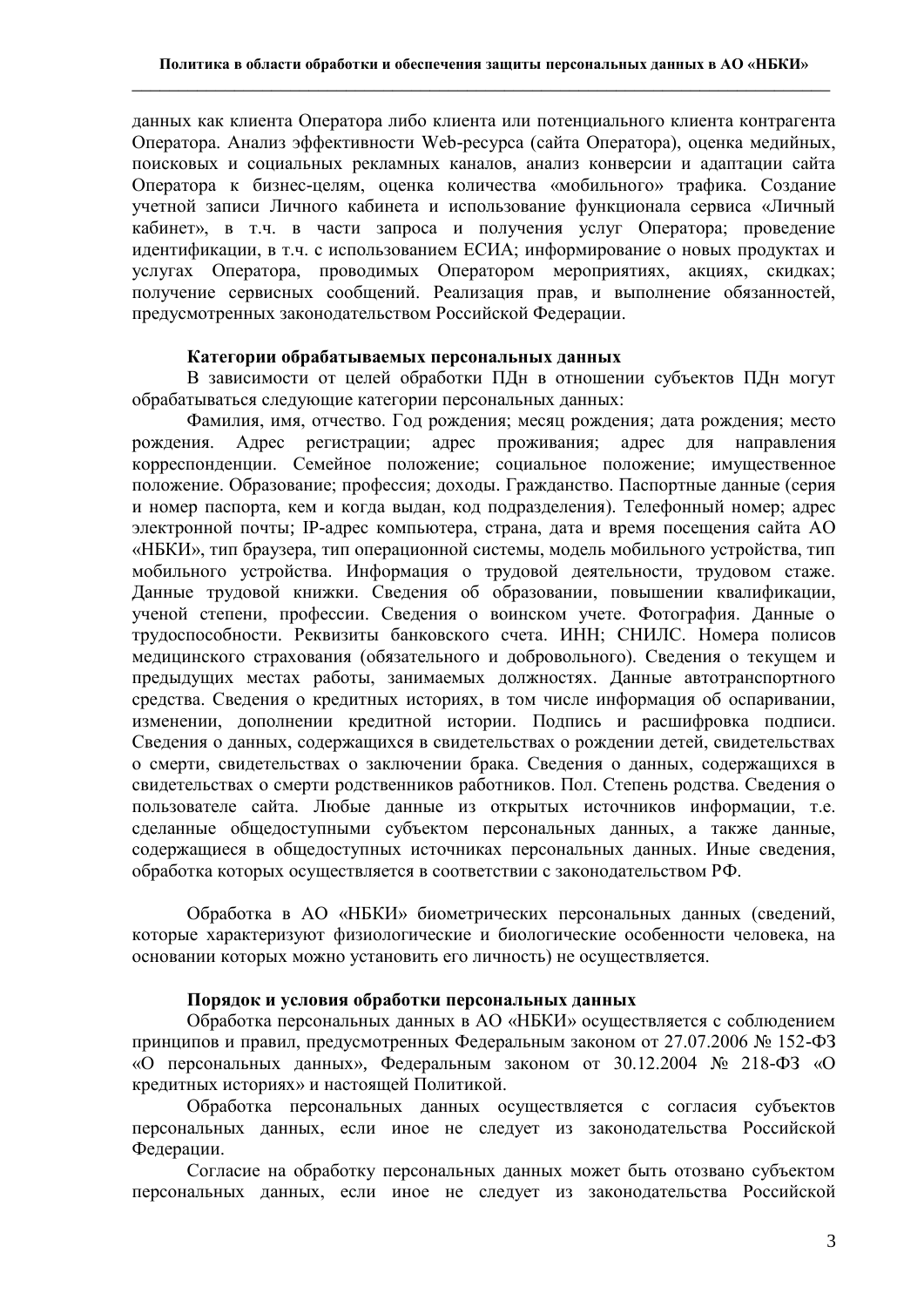Федерации. В случае отзыва согласия субъектом АО «НБКИ» прекращает их обработку или обеспечивает прекращение такой обработки, и в случае, если сохранение персональных данных более не требуется для целей обработки персональных данных, уничтожает персональные данные или обеспечивает их уничтожение в срок, не превышающий тридцати дней с даты поступления указанного отзыва, если иное не предусмотрено договором или законом.

В случае достижения цели обработки ПДн АО «НБКИ» прекращает обработку персональных данных или обеспечивает ее прекращение и уничтожает персональные данные или обеспечивает их уничтожение в срок, не превышающий тридцати дней с даты достижения цели обработки персональных данных, если иное не предусмотрено договором или законом.

Обработка персональных данных осуществляется в АО «НБКИ» следующими способами:

с помощью средств вычислительной техники (автоматизированная  $\bullet$ обработка):

при непосредственном участии человека без использования средств вычислительной техники (неавтоматизированная обработка).

К обработке персональных данных допускаются только те работники АО «НБКИ», в должностные обязанности которых входит обработка персональных данных.

Указанные работники имеют право получать только те персональные данные. которые необходимы им для выполнения своих должностных обязанностей.

АО «НБКИ» вправе поручить обработку персональных данных другому лицу с согласия субъекта персональных данных, если иное не предусмотрено федеральным законом, на основании заключаемого с этим лицом договора.

Сроки хранения персональных данных в АО «НБКИ» определяются в соответствии с законодательством Российской Федерации и нормативными актами АО «НБКИ» в области документооборота.

#### Конфиденциальность ПДн и возможность передачи ПДн третьим лицам

Доступ к ПДн ограничивается в соответствии с законодательством Российской Федерации и локальными правовыми актами АО «НБКИ» по вопросам обработки и защиты ПДн. АО «НБКИ» не раскрывает третьим лицам и не распространяет персональные данные без согласия субъекта персональных данных, если иное не предусмотрено федеральным законом.

Доступ к ПДн, обрабатываемым в АО «НБКИ» на основании и во исполнение нормативных правовых предоставляется уполномоченным актов, органам государственной власти по запросу.

Передача персональных данных в уполномоченные органы исполнительной власти и организации (Министерство внутренних дел Российской Федерации, Министерство иностранных дел Российской Федерации, Федеральную налоговую службу. Пенсионный фонд Российской Федерации, Федеральный фонд обязательного медицинского страхования Российской Федерации и другие) осуществляется в соответствии с требованиями законодательства Российской Федерации.

АО «НБКИ» в порядке, определенном статьей 6 Федерального закона от 30.12.2004 г. № 218-ФЗ «О кредитных историях», представляет сведения, содержащие ПДн субъектов кредитных историй, следующим лицам:

пользователю кредитной истории - по его запросу на основании договора об оказании информационных услуг, заключаемого между пользователем кредитной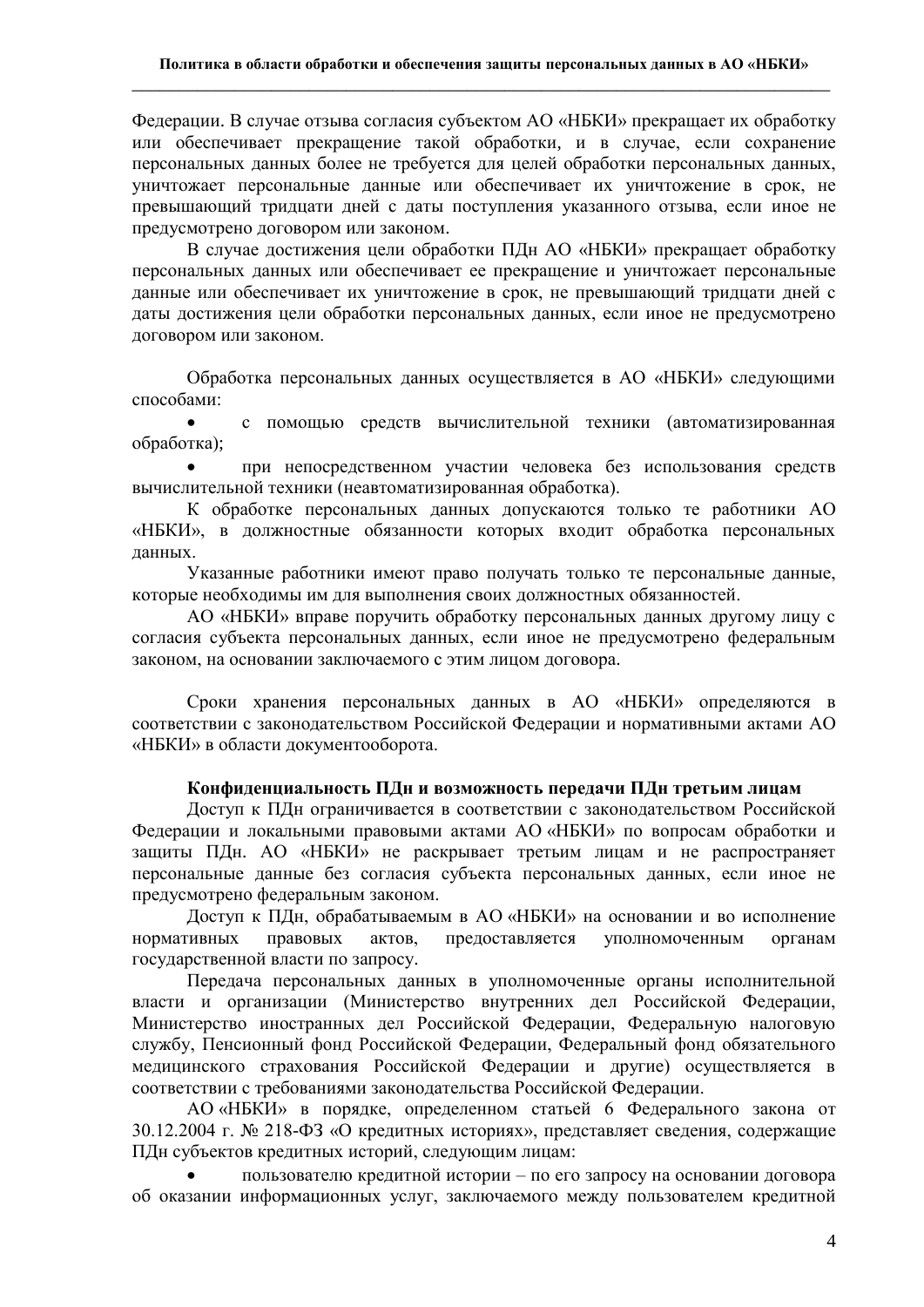истории и AO «НБКИ»;

субъекту кредитной истории - по его запросу для ознакомления со своей кредитной историей;

в Центральный каталог кредитных историй - титульную часть кредитного отчета:

в суд (судье) по уголовному делу, находящемуся в его производстве, финансовому управляющему, утвержденному в деле о несостоятельности (банкротстве) субъекта кредитной истории - физического лица, а при наличии согласия руководителя следственного органа в органы предварительного следствия по возбужденному уголовному делу, находящемуся в их производстве, - дополнительную (закрытую) .<br>часть кредитной истории;

в федеральный орган исполнительной власти, уполномоченный на осуществление функций по обеспечению установленного порядка деятельности судов и исполнению судебных актов и актов других органов, - титульную и основную части кредитной истории по его запросу;

нотариусу в связи с необходимостью осуществления проверки состава наследственного имущества при совершении нотариальных действий по выдаче свидетельства о праве на наследство - титульную, основную и дополнительную (закрытую) части кредитной истории;

в Банк России - по его запросу титульную, основную, дополнительную (закрытую) и информационную части кредитной истории.

Трансграничная передача персональных данных не осуществляется.

Работники АО «НБКИ», получившие доступ к ПДн, принимают обязательства по обеспечению конфиденциальности ПДн, которые определены:

- трудовым договором;
- $\bullet$ локальными актами АО «НБКИ» по вопросам обработки и зашиты ПЛн.

## Меры по обеспечению безопасности персональных данных при их обработке

АО «НБКИ» при обработке персональных данных принимает необходимые правовые, организационные и технические меры для защиты персональных данных от неправомерного или случайного доступа к ним, уничтожения, изменения, блокирования, копирования, предоставления, распространения персональных данных, а также от иных неправомерных действий в отношении персональных данных.

Обеспечение безопасности персональных данных достигается, в частности:

определением угроз безопасности персональных данных при их обработке в информационных системах ПДн;

применением организационных и технических мер по обеспечению безопасности ПДн при их обработке в информационных системах ПДн;

применением прошелших в установленном порядке процедуру оценки соответствия средств защиты информации;

- предотвращением несанкционированного доступа к ПДн;
- $\bullet$ установлением правил доступа к ПДн;
- принятием иных мер по обеспечению защиты ПДн.  $\bullet$

## Права и обязанности субъектов ПДн

Субъекты ПДн несут ответственность за предоставление АО «НБКИ» достоверных сведений и документов в объеме, достаточном для целей их обработки, а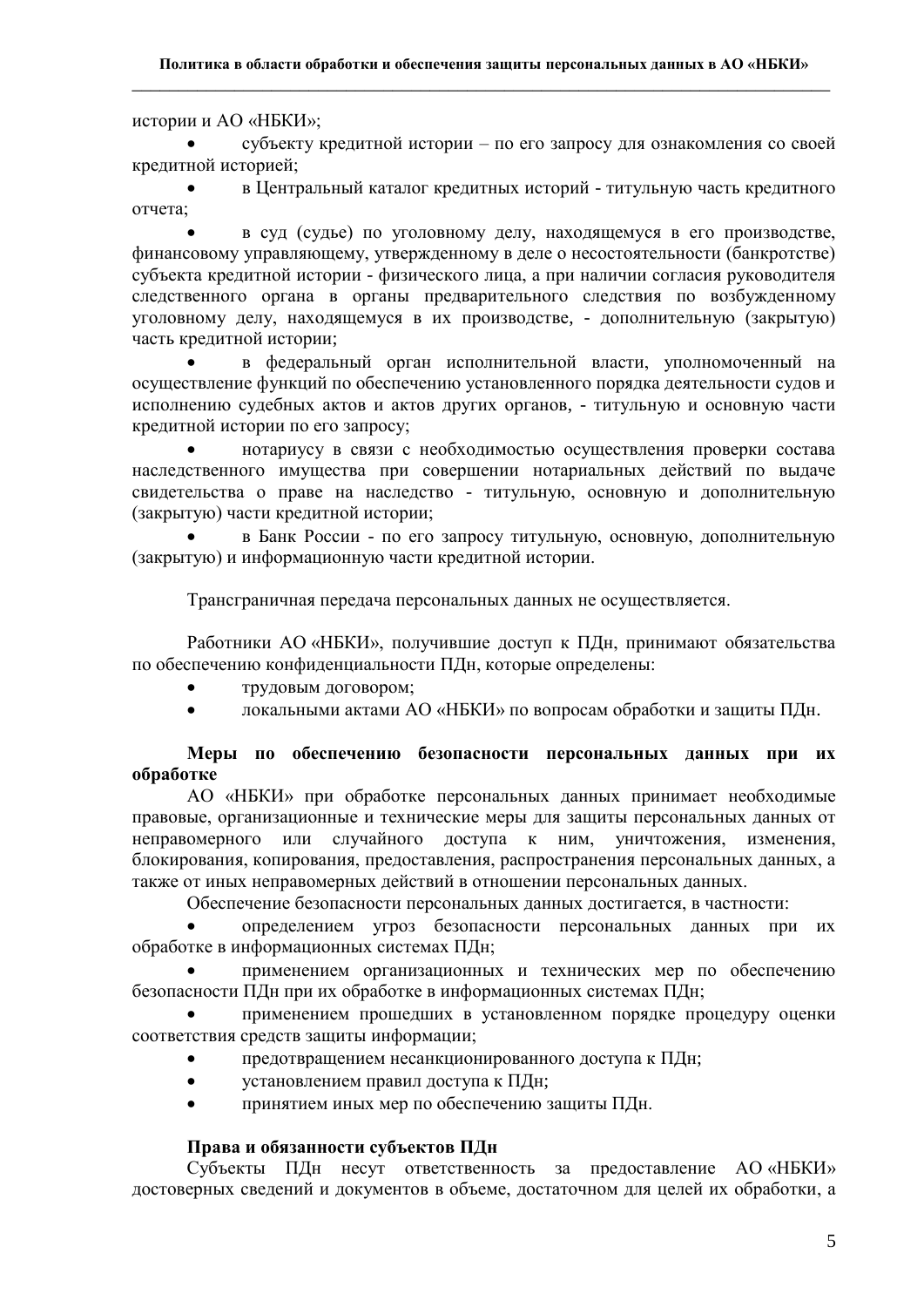также за своевременное обновление ПДн в случаях их изменений.

Субъекты ПЛн (за исключением субъектов, данные которых обрабатываются согласно Федеральному закону от 30.12.2004 г. № 218-ФЗ «О кредитных историях») имеют право:

- знакомиться со своими персональными данными;
- получать информацию, касающуюся обработки своих ПДн;  $\bullet$

требовать уточнения своих персональных данных, их блокирования или уничтожения в случае, если они являются неполными, устаревшими, неточными, незаконно полученными или не являются необходимыми для цели обработки;

отзывать согласие на обработку ПДн;

реализовать иные права, которыми он наделен согласно законодательству о персональных данных.

Субъекты кредитных историй имеют право:

два раза в год (но не более одного раза на бумажном носителе) бесплатно и любое количество раз за плату без указания причин получить кредитный отчет по своей кредитной истории, в том числе с накопленной информацией об источниках формирования кредитной истории и о пользователях кредитной истории, которым выдавались кредитные отчеты;

полностью или частично оспорить информацию, содержащуюся в их кредитной истории, подав соответствующее заявление о внесении изменений и/или дополнений в эту кредитную историю;

обжаловать в судебном порядке отказ АО «НБКИ» в удовлетворении заявления о внесении изменений и/или дополнений в кредитную историю, а также непредставление в установленный срок письменного сообщения о результатах рассмотрения его заявления:

реализовать иные права, которыми он наделен согласно Федеральному закону от 30.12.2004 г. № 218-ФЗ «О кредитных историях».

Действующим законодательством могут быть установлены ограничения и другие условия, касающиеся упомянутых выше прав субъектов ПДн.

Порялок направления субъектами кредитных историй запросов на предоставление сведений в АО «НБКИ» определен требованиями Федерального закона от 30.12.2004 г. № 218-ФЗ «О кредитных историях». Порядок направления субъектами ПДн (их представителями) запросов на получение информации, касающейся обработки персональных данных субъекта ПДн, определен требованиями Федерального закона от 27.07.2006 г. № 152-ФЗ «О персональных данных». В соответствии с указанными требованиями запрос на получение данной информации в АО «НБКИ» должен содержать:

серию, номер документа, удостоверяющего личность субъекта ПДн (представителя субъекта ПДн), сведения о дате выдачи указанного документа и выдавшем его органе;

сведения, подтверждающие участие субъекта ПДн в отношениях с АО «НБКИ» (номер договора, дата заключения договора, условное словесное обозначение и/или иные сведения), либо

сведения, иным образом подтверждающие факт обработки ПДн в АО «НБКИ»;

подпись субъекта ПДн (представителя субъекта ПДн).

В случае направления запроса представителем субъекта ПДн, запрос помимо